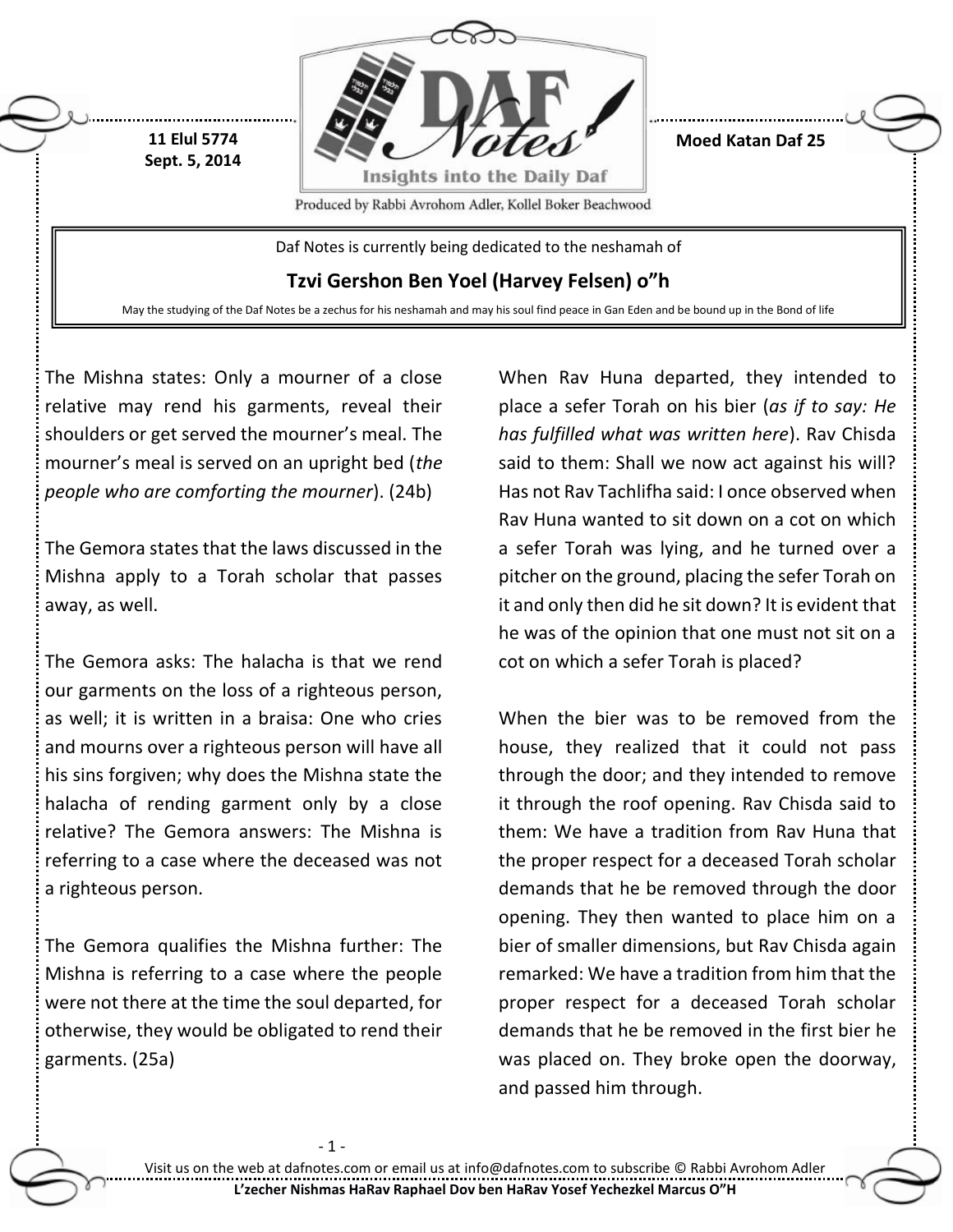

Rabbi Abba began the following eulogy: Our teacher was worthy that the Heavenly Presence should rest upon him, but the fact that he resided in Bavel prevented it. (*The Gemora asks from Yechezkel who received prophecy outside Eretz Yisroel. The Gemora answers that this was an exception to the rule or that he was initially in Eretz Yisroel.*)

When his corpse arrived in Eretz Yisroel, Rabbi Ami and Rabbi Assi were informed that Rav Huna had arrived. They said (*under the impression that he was alive*): When we were in Bavel, we could not raise our heads on account of him (*we were embarrassed of ourselves on the account of his great learning*), and now he has followed us here. They were then told: His *coffin* has arrived. Rabbi Ami and Rabbi Assi went out (*to accompany the coffin*). Rabbi Aila and Rabbi Chanina remained behind (*they continued their studying*). Others, however, said that only Rabbi Chanina remained. What was the reason of those who went out? The Gemora cites a braisa: When a coffin is being removed from one place to another, those present must form a row and must pronounce the mourning benediction and the words of consolation. The reason, however, of those who did not go out is from the following braisa: When a coffin is being removed from one place to another, those present need not form a row and they are not required to pronounce the mourning benediction and the words of consolation. The Gemora asks: These two braisos

contradict each other? The Gemora answers: One braisa refers to a case where the skeleton is still intact; the other where it does not. Rav Huna's skeleton was still intact but they were not aware of that.

They then began to deliberate where to bury him and they concluded to place him alongside of Rabbi Chiya. They said: Rav Huna disseminated Torah as much as Rabbi Chiya.

The question arose: Who should enter Rabbi Chiya's crypt in order to bury Rav Huna? Rabbi Chaga said to them: I will do it, for I was an established student at the age of eighteen. I never experienced a seminal emission, and I have served Rabbi Chiya and know his deeds. It once happened that one of his tefillin straps turned over without him realizing and he fasted forty days because of it.

Rabbi Chaga brought in the coffin into the crypt, he noticed that Yehudah, Rabbi Chiya's older son was lying at the right of his father and Chizkiyah, Rabbi Chiya's younger son at his left. He heard Yehudah say to his brother: Rise, for it would not be proper for Rav Huna to stand and wait to be buried. When Chizkiyah arose, a pillar of fire arose with him. Rabbi Chaga became frightened, lifted up the coffin of Rav Huna to protect himself from the fire and then left the crypt. (25a)

- 2 -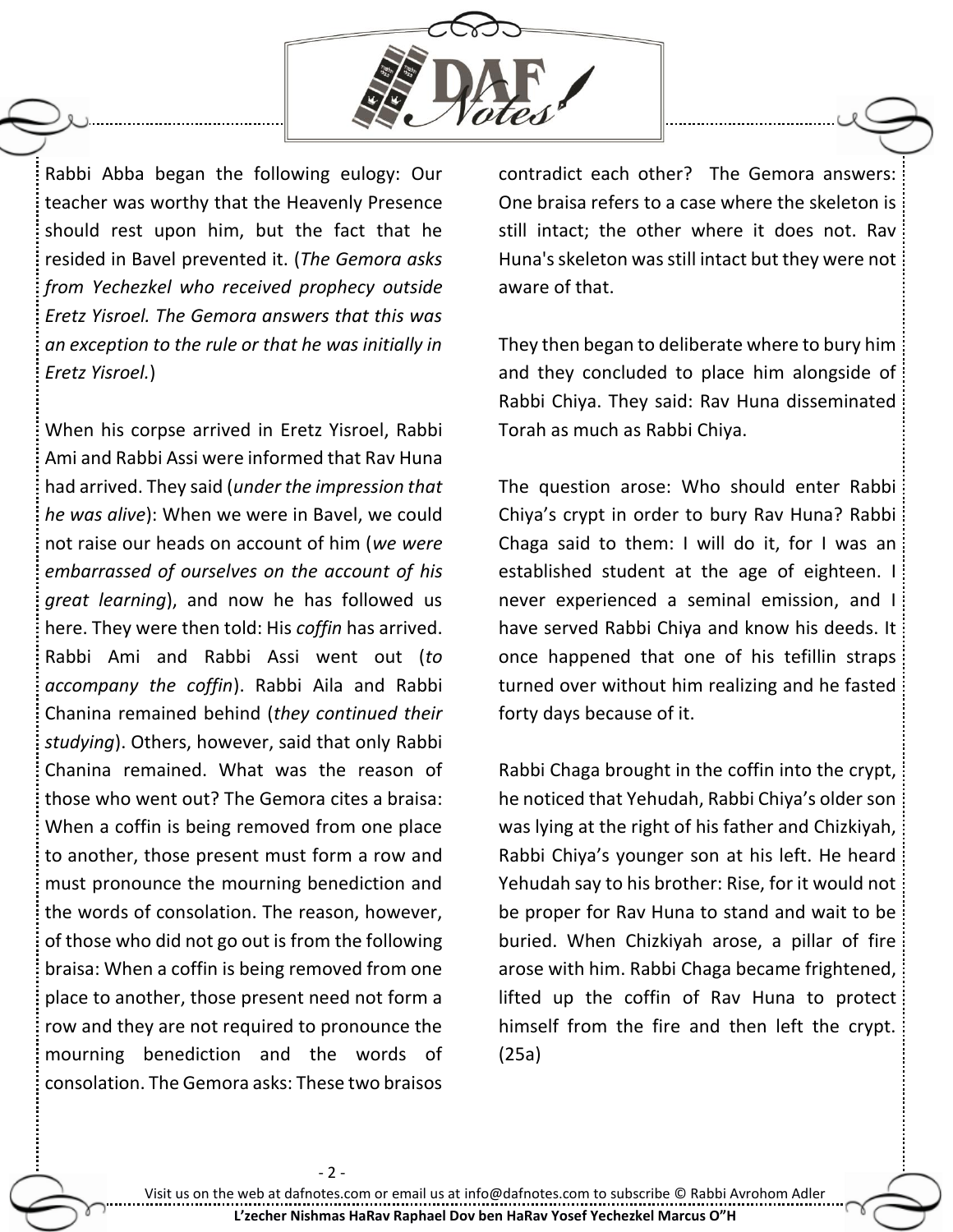

When Rabbah bar Huna and Rav Hamnuna died in Bavel, they were brought on camels to Eretz Yisroel. They came to a narrow bridge, where the two camels could not pass at once, the camels remained standing. An Ishmaelite merchant was surprised and asked the sages to explain to him why the camels stopped. They told him: Each of the deceased wishes to respect the other and let him go first. The merchant said: My opinion is that Rabbah bar Huna should have preference because his father was Torah scholar, as well. He had hardly concluded his remarks, when the camel bearing Rabbah bar Huna passed the bridge. As a punishment for not paying proper respect to Rav Hamnuna, the molars and front teeth of the Ishmaelite fell out. (25a – 25b)

The Gemora quotes two eulogies which were said in honor of Rabbah bar Huna and Rav Hamnuna. (25b)

Rav Ashi asked Bar Papik the eulogizer: What will you say about me when I die? He replied: I will say: If upon cedar trees a flame has fallen, what shall the hyssops of the wall do? A Livyasan was lifted from the sea with a fish hook; what shall the small fry do? Into a rushing stream dryness descended; what shall the stagnant pond waters do?

Another eulogizer, named Bar Avin, said to Bar Kipuk: Heaven forbid that a fish hook or a flame should be used in orations over the righteous.

- 3 -

Bar Kipuk asked Bar Avin: What, then, would you say? Bar Avin replied: I would say: Weep for the mourners but not for the lost (*deceased*), for he is destined to go to Gan Eden and the mourners will be left sighing.

Rav Ashi felt discouraged (*for one eulogizer used the words fish hook and flame and the other used the word lost, when in fact the soul of the righteous is not lost at all*), and as a result, their feet became inverted. When Rav Ashi died, neither of these eulogizers came to eulogize him.

This is what Rav Ashi meant when he said: Neither Bar Kipuk nor Bar Avin are fit to perform the ceremony of chalitzah. (*since the Gemora Yevamos 103a states that those who have inverted feet are not fit to perform chalitzah*). (25b)

# **INSIGHTS TO THE DAF**

brought to you by Kollel Iyun Hadaf of Yerushalayim

## **POSITIONING RAV HUNA'S COFFIN UPRIGHT**

### QUESTION:

The Gemora describes how Rav Chaga brought Rav Huna's coffin into the burial cave in which Rebbi Chiya and his sons, Yehudah and Chizkiyah, were buried. When Chizkiyah arose to make room for Rav Huna, a terrifying pillar of fire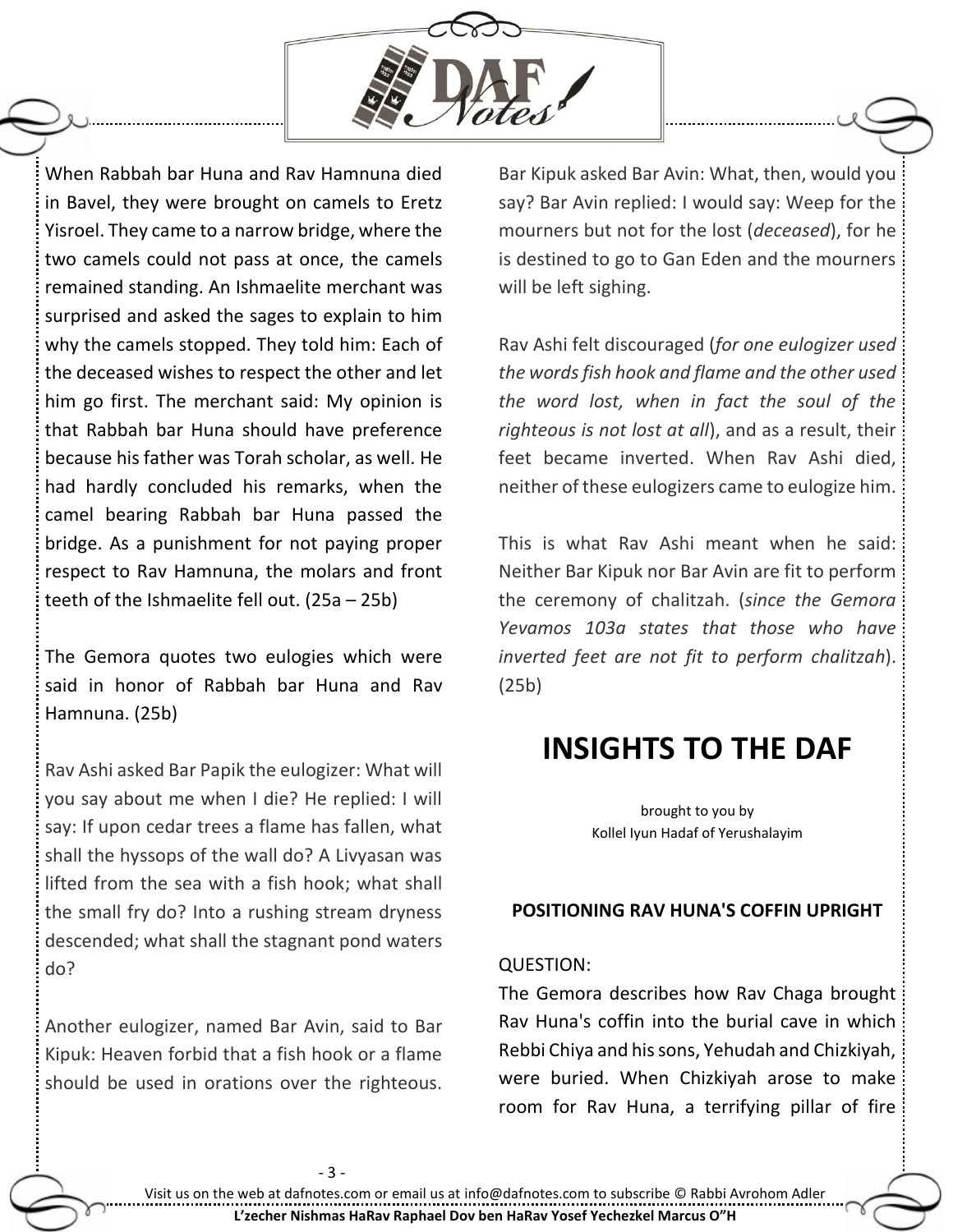

appeared. Rav Chaga, in his fright, erected the coffin of Rav Huna in an upright position and fled the burial cave. The Gemora adds that "the reason why he was not punished was because he positioned the coffin of Rav Huna in an upright position."

What does the Gemora mean when it says that Rav Chaga was not punished for this reason? On the contrary, he should have been punished for placing Rav Huna's coffin in such a disrespectful position. (Leaving the deceased in an upright position is disrespectful to the deceased, as the Gemora says in Bava Basra 101b.)

### ANSWERS:

(a) RASHI here (and RASHI KESAV YAD) implies that Rav Chaga stood up Rav Huna's coffin in front of him so that the pillar of fire would not harm him. However, to protect oneself with the coffin of the deceased is also disrespectful. Why did it serve to protect him?

The BEN YEHOYADA explains that Rav Chaga did not attempt to shield himself with Rav Huna's coffin against the pillar of fire. Rather, Rav Chaga did not want to gaze at the pillar of fire. Gazing at the pillar of fire would have been disrespectful because the pillar of fire represented the glory of Hashem (see Chagigah 16a). His act of standing up Rav Huna's coffin was not an act of selfprotection, but an act done out of honor for Hashem and for the deceased.

 $-4-$ 

(b) RAV NISAN ZAKS in his notes to the PERUSH RABEINU GERSHOM ME'OR HA'GOLAH explains that Rav Chaga's action was not an attempt to protect himself from the fire. Rather, his intention was to protect the coffin of Rav Huna from the fire by standing it upright. When Rashi says that "he stood up the coffin before the pillar of fire so that it should not harm him," he means so that it should not harm Rav Huna.

(c) The Girsa of RABEINU CHANANEL differs slightly from the Girsa in our text. According to his Girsa, the Gemora cryptically says that "the reason why the members of the household of the Reish Galusa (d'Vei Reish Galusa) were not punished was because he stood up the coffin of Rav Huna in an upright position." This is also the Girsa of RABEINU TAM in SEFER HA'YASHAR (#513) and PERUSH RABEINU SHLOMO BEN HA'YASOM and other Rishonim. The DIKDUKEI SOFRIM (in Hagahos) writes that he does not know what the Gemora means according to this Girsa.

Perhaps the Gemora according to this Girsa means as follows. The disgrace shown to Rav Huna in his burial (by being interred vertically) served as an atonement not only for him but also for his descendants who comprised the family of the Reish Galusa (as Tosfos points out, Rabeinu Chananel maintains that "Rav Huna" here refers to Rav Huna the Reish Galusa). Accordingly, the

Visit us on the web at dafnotes.com or email us at [info@dafnotes.com](mailto:info@dafnotes.com) to subscribe © Rabbi Avrohom Adler **L'zecher Nishmas HaRav Raphael Dov ben HaRav Yosef Yechezkel Marcus O"H**